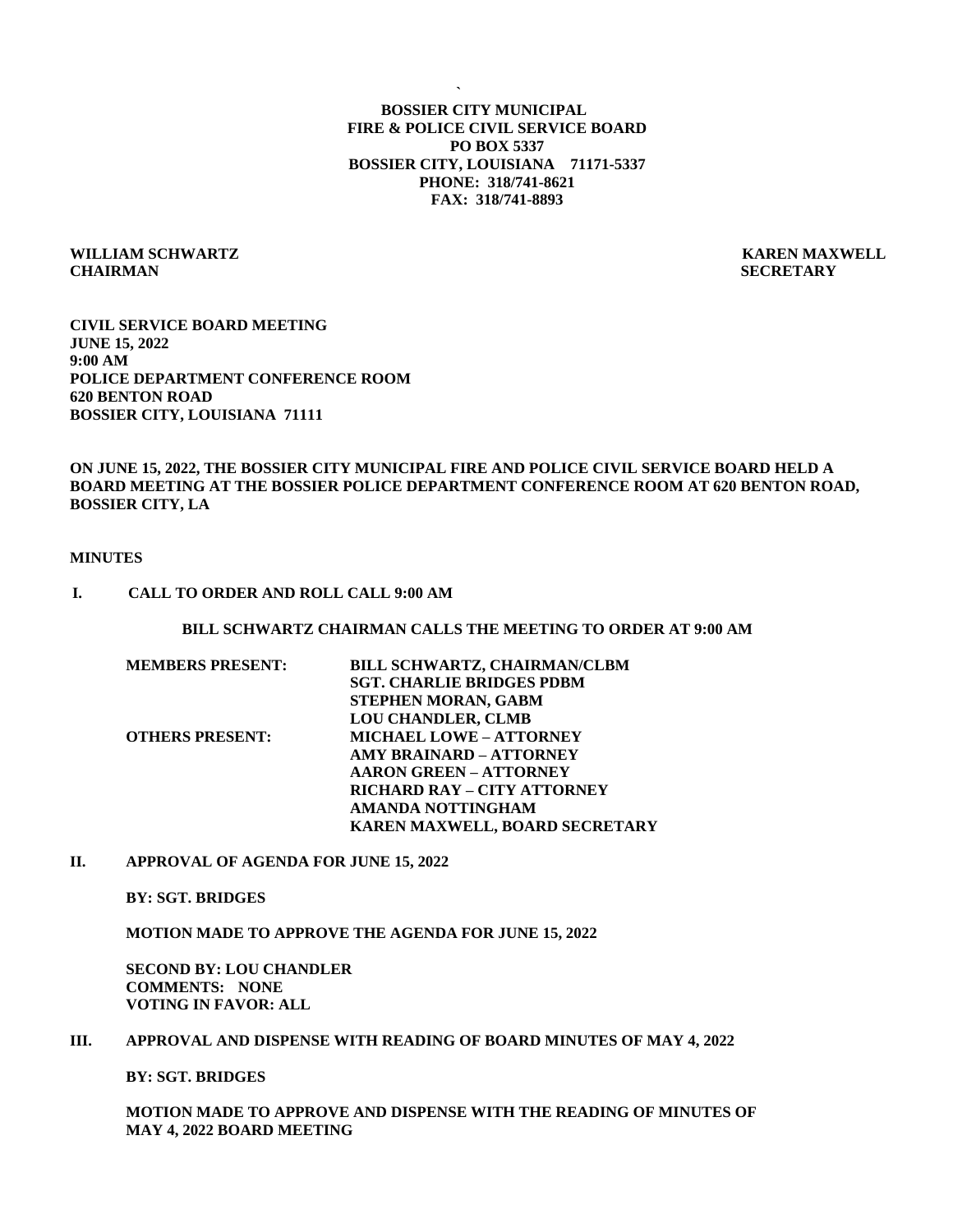**SECOND BY: LOU CHANDLER COMMENTS: NONE VOTING IN FAVOR: ALL**

**IV. OLD BUSINESS**

#### **POLICE DEPARTMENT**

**NONE**

#### **FIRE DEPARTMENT**

 **NONE**

 **V. NEW BUSINESS**

### **POLICE DEPARTMENT**

### **1. APPROVAL OF PERSONNEL ACTION FORMS**

 **BY SGT. BRIDGES**

### **MOTION MADE TO APPROVE PERSONNEL ACTION FORMS**

**SECOND: LOU CHANDLER COMMENTS: NONE VOTING IN FAVOR: ALL**

# **APPROVED PERSONAL ACTION FORMS:**

**BANDY, SEAN PROMOTION BOOKER, MICHAEL CONFIRMATION EAGLE, ALVIN CONFIRMATION GUERIN, REGINA PROBATIONAL HARDIN, KEITH TERMINATION HERNANDEZ, BRANDI PROVISIONAL JACKSON, DONALD RESIGNATION RESIGNATION**<br>**MATHEWS, LEANDER TERMINATION MATHEWS, LEANDER RETIREMENT MCGEE, RIGHARD RECONFIRM OWENS, MARK CONFIRMATION POUDRIER, SHAWN PROMOTION PROVOST, JOHN PROMOTION SMITH, TINA CONFIRMATION TIMMS, HUNTER RESIGNATION WARREN, TYRONE CONFIRMATION**

**TERMINATION OF SICK LEAVE POSEY, JONATHAN POLICE OFFICER RECRUIT**

### **2. APPROVAL OF APPLICATION FOR POLICE COMMUNICATION OFFICER**

**BY SGT. BRIDGES**

## **MOTION MADE TO APPROVE THE APPLICATION FOR POLICE COMMUNICATION OFFICER**

**THERE ARE NONE**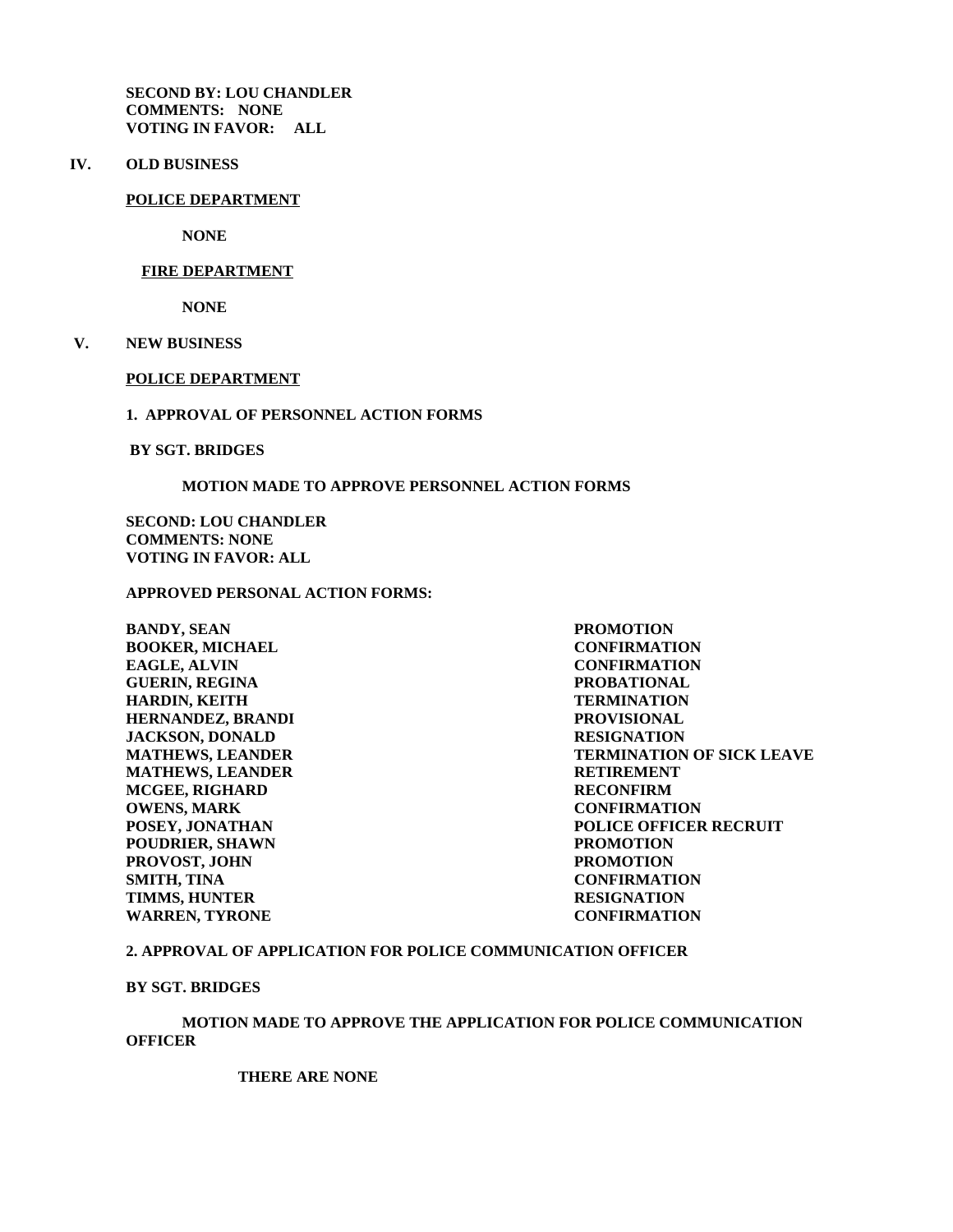### **3. APPROVAL TO RESCIND THE LETTER OF REPRIMAND ISSUED TO SGT. SCOTT WELL ON APRIL 11, 2022 AND APPROVED BY THE BOARD ON MAY 4, 2022.**

## **BY: SGT. BRIDGES**

### **MOTION MADE TO RESCIND THE LETTER OF REPRIMAND ISSUED TO SGT. SCOTT WELLS APRIL 11, 2022 AND APPROVED BY THE BOARD ON MAY 4, 2022.**

**SECOND: LOU CHANDLER COMMENTS: NONE VOTING IN FAVOR: ALL**

> **\*\*\* The Board received a letter from Chief Estess on May 11, 2022, stating that he would like To rescind the letter of reprimand issued to Officer Scott Wells on April 11, 2022 and remove It from his file. \*\*\***

**4. APPROVAL TO SET A DATE FOR AN APPEAL HEARING FOR OFFICER KEITH HARDIN DOCKETT # 005-2022**

**BY: SGT. BRIDGES**

**MAKE A MOTION TO SET AN APPEAL HEARING DATE FOR OFFICER KEITH HARDIN DOCKETT #005-2022**

**SECOND: LOU CHANDLER COMMENTS: NONE VOTING IN FAVOR: ALL**

> **\*\*\* ATTORNEYS LOWE AND BRAINARD AGREED TO POSTPONE THE APPEAL HEARING DATE FOR 60 DAYS. AUGUST 24, 31 AND SEPTEMBER 21 WERE MENTIONED AS ACCEPTABLE. THE BOARD WILL CHECK THEIR SCHEDULES AND THE ATTORNEYS WILL BE NOTIFIED OF APPEAL HEARING DATE.**

**5. APPROVAL TO SET AN APPEAL HEARING DATE FOR CHRISTOPHER DAVIS DOCKETT #003-2022**

**BY: SGT. BRIDGES**

**MAKE A MOTION TO SET AN APPEAL HEARING DATE FOR CHRISTOPHER DAVIS DOCKETT #003-2022**

**SECOND: LOU CHANDLER COMMENTS: NONE VOTING IN FAVOR: ALL**

## **\*\*\* ATTORNEYS LOWE AND GREEN SUGGESTED DATES OF AVAILABILITY. THE BOARD WILL CHECK THEIR SCHEDULES AND THE ATTORNEYS WILL BE NOTIFIED OF APPEAL HEARING DATE.**

#### **6. APPROVAL OF APPLICATION FOR SECRETARY TO THE POLICE CHIEF**

#### **BY: SGT. BRIDGES**

**MAKE A MOTION TO APPROVE THE APPLICATION FOR SECRETARY TO THE POLICE CHIEF.**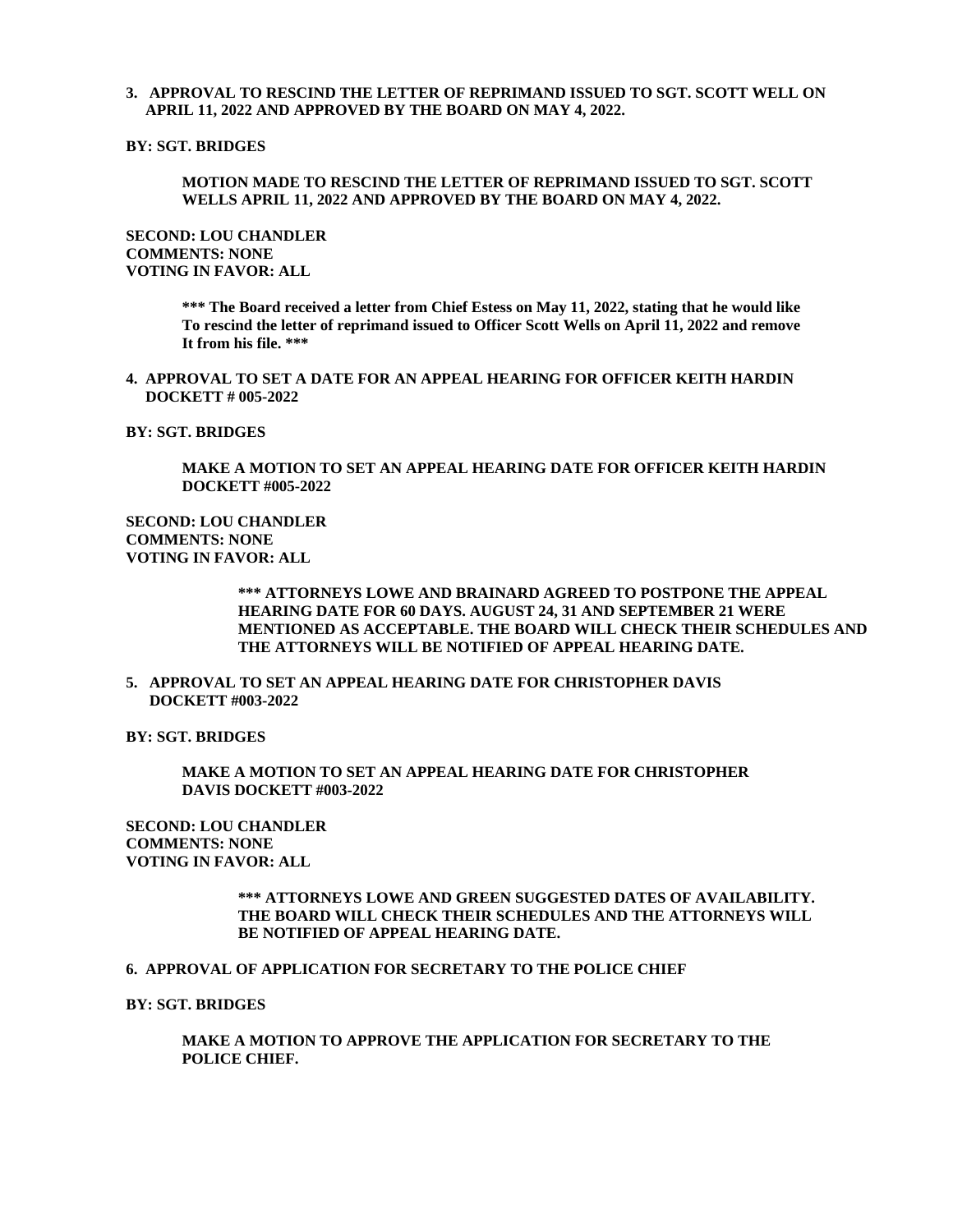## **\*\*\* THE APPLICATION WAS FOR BRANDI HERNANDEZ WHO HAS BEEN HIRED PROVISIONALY.**

#### **7. APPROVAL TO CALL FOR AN EXAM FOR THE POSITION OF SECRETARY TO THE POLICE CHIEF**

**BY: SGT. BRIDGES**

**MAKE A MOTION TO CALL FOR AN EXAM FOR THE POSITION OF SECRETARY TO THE POLICE CHIEF**

**SECOND: LOU CHANDLER COMMENTS: NONE VOTING IN FAVOR: ALL**

> **\*\*\* THE BOARD WILL ADVERTISE FOR THIS POSITION FROM JUNE 20 THROUGH JUNE 30, 2022**

#### **FIRE DEPARTMENT**

#### **1. APPROVAL OF PERSONNEL ACTION FORMS**

**BY: SGT. BRIDGES**

**MOTION MADE TO APPROVE PERSONNEL ACTION FORMS**

**SECOND BY: LOU CHANDLER COMMENTS: NONE VOTING IN FAVOR: ALL**

### **APPROVED PERSONNEL ACTION FORMS:**

**ASHBY, JOSHUA SICK LEAVE (EXTENDED) CAIN, CAMERON CONFIRMATION CLOINGER, CONNOR FIREFIGHTER RECRUIT COLEMAN, RYAN FIREFIGHTER RECRUIT COLLINS, BRYAN FIREFIGHTER RECRUIT EALY, ANTHONY CONFIRMATION ELLIOTT, HAROLD CONFIRMATION FLORES, ELISEO FIREFIGHTER RECRUIT GRANTHAM, PEYTON FIREFIGHTER RECRUIT HOLLIS, HUNTER FIREFIGHTER RECRUIT MCCOY, CHARLES RESIGNATION MCWILLIAMS, WILLIAM CONFIRMATION MILLER, JESSICA RESIGNATION PATTON, AUSTIN CONFIRMATION ROBERSON, REESE FIREFIGHTER RECRUIT SAVELL, JASON FIREFIGHTER RECRUIT SELF, CORY CONFIRMATION**

**BADIALI, JONATHON SUBSTITUTE APPOINTMENT STONE, DACOVAN FIREFIGHTER RECRUIT**

**2. APPROVAL OF APPLICANTS REQUESTING THEIR GRADE RESULTS FOR FIRE COMMUNICATON OFFICER**

**\*\*\*\*THERE ARE NONE\*\*\***